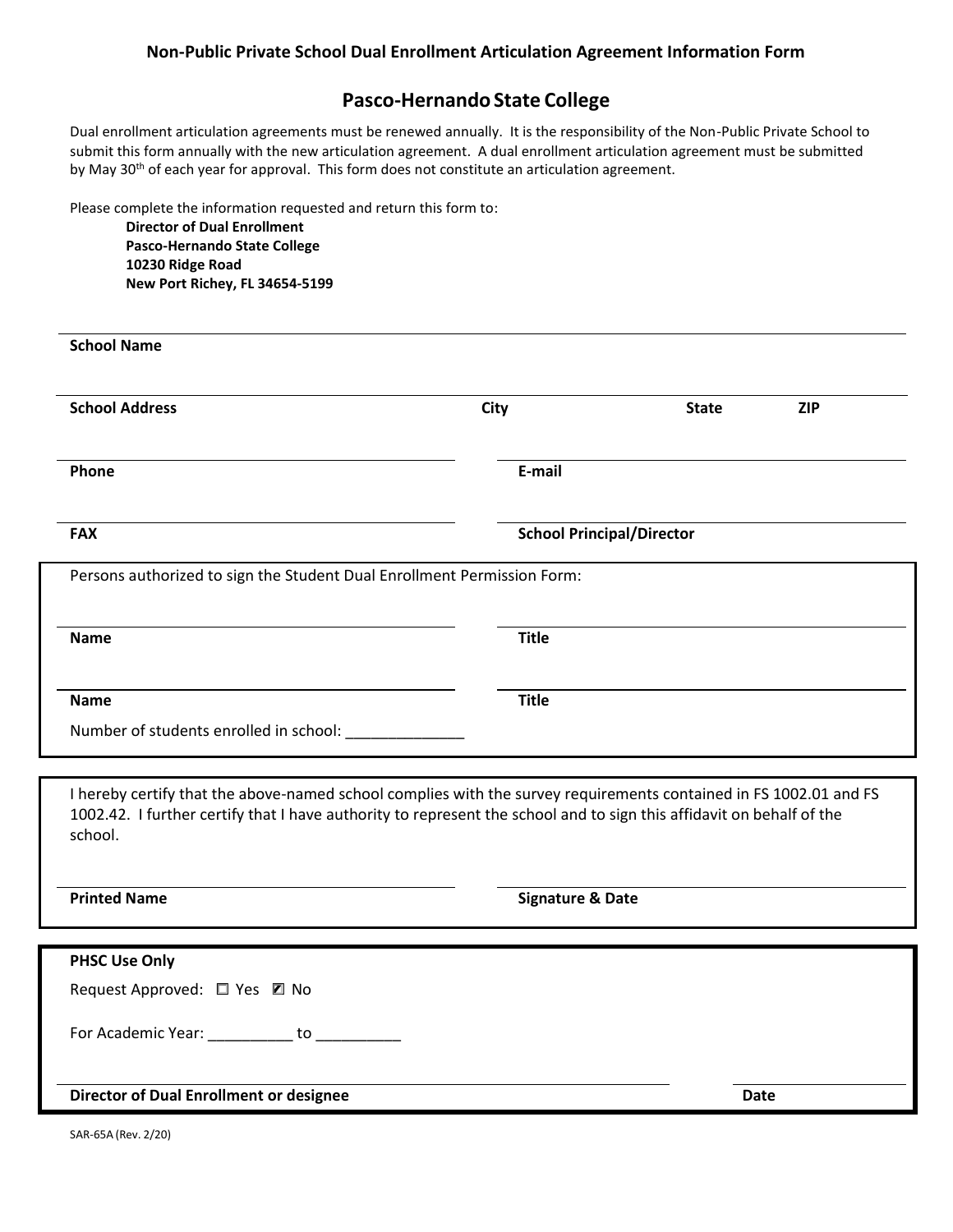# **NON-PUBLIC/PRIVATE SCHOOL DUAL ENROLLMENT ARTICULATION AGREEMENT FOR COLLEGE LEVEL INSTRUCTION 2022 - 2023**

This Agreement is made on this \_\_\_\_\_ day of \_\_\_\_\_\_\_\_\_\_\_\_, 20\_, by and between:

| <b>NAME OF NON-PUBLIC/PRIVATE SCHOOL</b> |                |                 |  |  |
|------------------------------------------|----------------|-----------------|--|--|
|                                          | <b>ADDRESS</b> |                 |  |  |
| <b>CITY</b>                              | <b>STATE</b>   | <b>ZIP CODE</b> |  |  |

(hereafter referred to as "the School") and the District Board of Trustees of Pasco-Hernando State College (hereafter referred to as "College" or "PHSC"). The School and PHSC hereafter shall collectively be referred to as the "Parties."

*Whereas* the School wishes to make dual enrollment college level instruction available to its students at the campuses of PHSC, and

*Whereas* PHSC wishes to offer certain college level courses to students of the School on a dual enrollment basis,

*Now Therefore*, in consideration of the mutual promises contained herein, the parties agree to the following terms and conditions.

## **I. Authority for and Purpose of this Agreement**

This Agreement is entered into pursuant to the authority of Chapters 1002, 1004 and 1007, Florida Statutes.

The purpose of this Agreement is to shorten the time necessary for a student to complete the requirements for obtaining a degree, broaden the scope of curricular options available to students, and to increase the depth of study available for a particular subject.

## **II. Term of this Agreement**

This Agreement shall be effective for the 12- month period beginning August 1, 2022 until July 31, 2023. If the School wishes to renew this arrangement for an additional period, the School must submit the required documentation (found on the PHSC website) to PHSC by the published deadline, evidencing continuing compliance with Chapters 1002, 1004, and 1007, Florida Statutes. A current valid articulation agreement must be in effect before a student will be permitted to register for courses pursuant to this arrangement.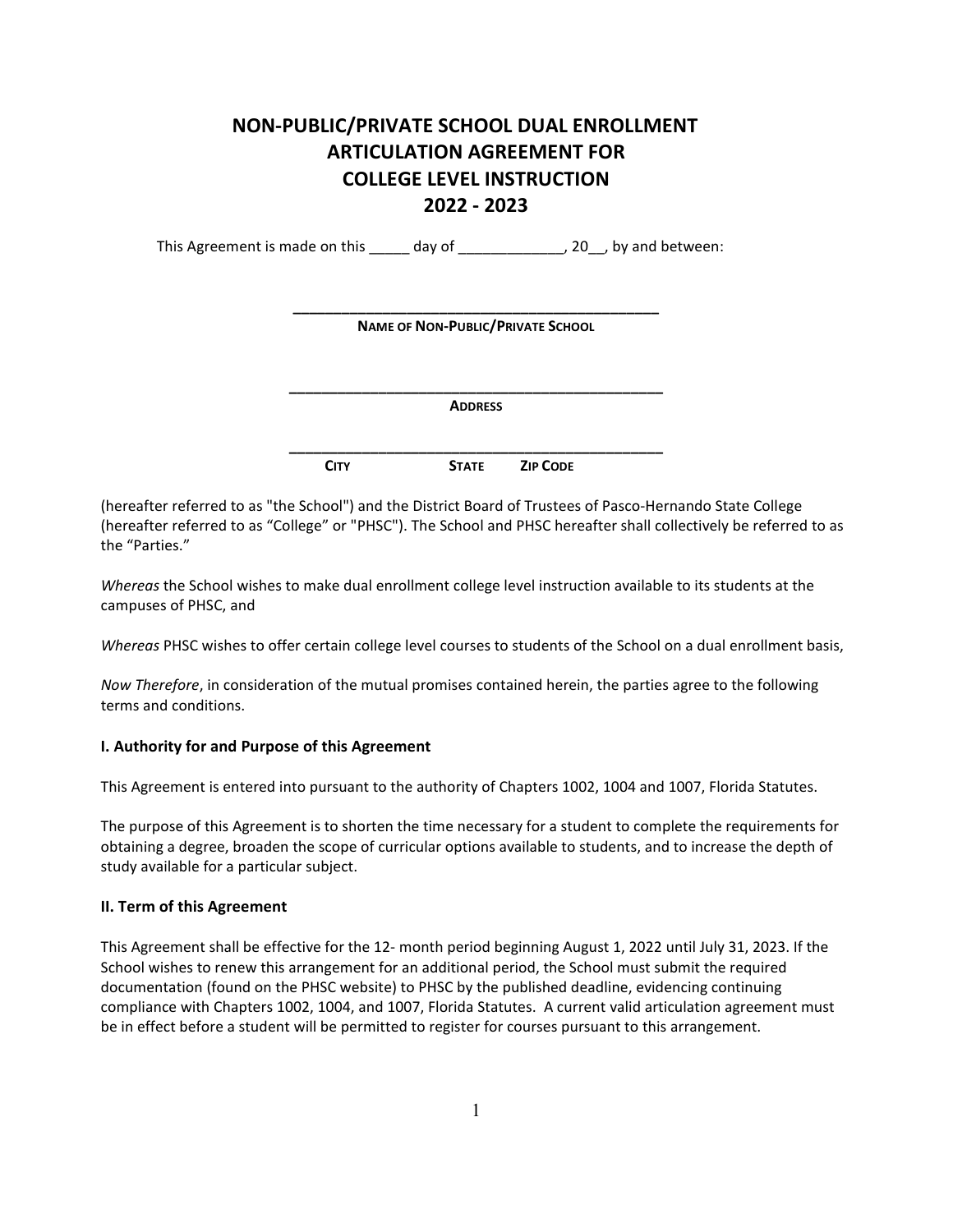## **III. Student Initial and Continued Eligibility Requirements, Testing, and Advisement:**

Pasco-Hernando State College's District Board of Trustees may establish additional initial student eligibility requirements to ensure student readiness for postsecondary instruction (Section 1007.271(3), Florida Statutes).

**Initial Eligibility Requirements:** To be eligible to enroll at PHSC as a dual enrollment student under this Agreement, the student must meet the following eligibility requirements:

- 1. The student must be enrolled in a Florida non-public secondary school which is in compliance with the Department of Education registration requirements contained in Sections 1002.01 and 1002.42, Florida Statutes.
- 2. The student must have a documented unweighted cumulative high school grade point average of at least 3.0 on a 4.0 scale.
- 3. Students who plan to enroll in dual enrollment academic college credit courses must achieve a minimum score on a common placement test approved by the Florida Department of Education (FLDOE) which will demonstrate a student's readiness for college level work as established in State Board of Education Rule 6A-10.0315. A complete common placement test score (all subjects: English, Reading, and Mathematics) must be on file with PHSC prior to the student registering for classes.
- 4. The Non-Public/Private School must submit, for each dual enrollment student, documentation acceptable to PHSC, such as a transcript, to be used to accurately verify a student's grade level.

Based on test scores and course placement, students may be eligible for a maximum of 16 credit hours in fall and spring semesters, taken at the non-public secondary school and with PHSC. The student's eligibility for number of credit hours per semester with PHSC is based on their recorded grade level.

**Sixth grade through ninth grade:** students who are eligible to take dual enrollment courses may enroll in up to three (3) credit hours of courses offered *online only* by PHSC per semester. They may take classes in any term available.

**Tenth grade:** students who are eligible to take dual enrollment courses may enroll in up to seven (7) credit hours of their maximum course load per semester in courses offered on PHSC campuses or online. They may take classes in any term available.

**Eleventh grade:** students who are eligible to take dual enrollment courses may enroll in up to sixteen (16) credit hours offered at the School and/or on PHSC campuses, or online, in fall and spring semesters and up to eight (8) credit hours in summer semester. They may take classes in any term available.

**Twelfth grade:** students who are eligible to take dual enrollment courses may enroll in up to sixteen (16) credit hours offered at the School and/or on PHSC campuses, or online, in fall and spring semesters and up to eight (8) credit hours in summer semester. They may take classes in any term available in fall and spring semesters, but only Term III or IIIA classes in the summer semester.

Students must meet the stated pre-requisite(s) and/or co-requisite(s) for each course.

Students will be permitted one attempt per dual enrollment course. A withdrawal from a dual enrollment course will count as an attempt at the course. Dual enrollment students will **NOT** be permitted to audit any dual enrollment course.

**Testing:** At PHSC testing sites, students are permitted two (2) attempts to achieve a minimum common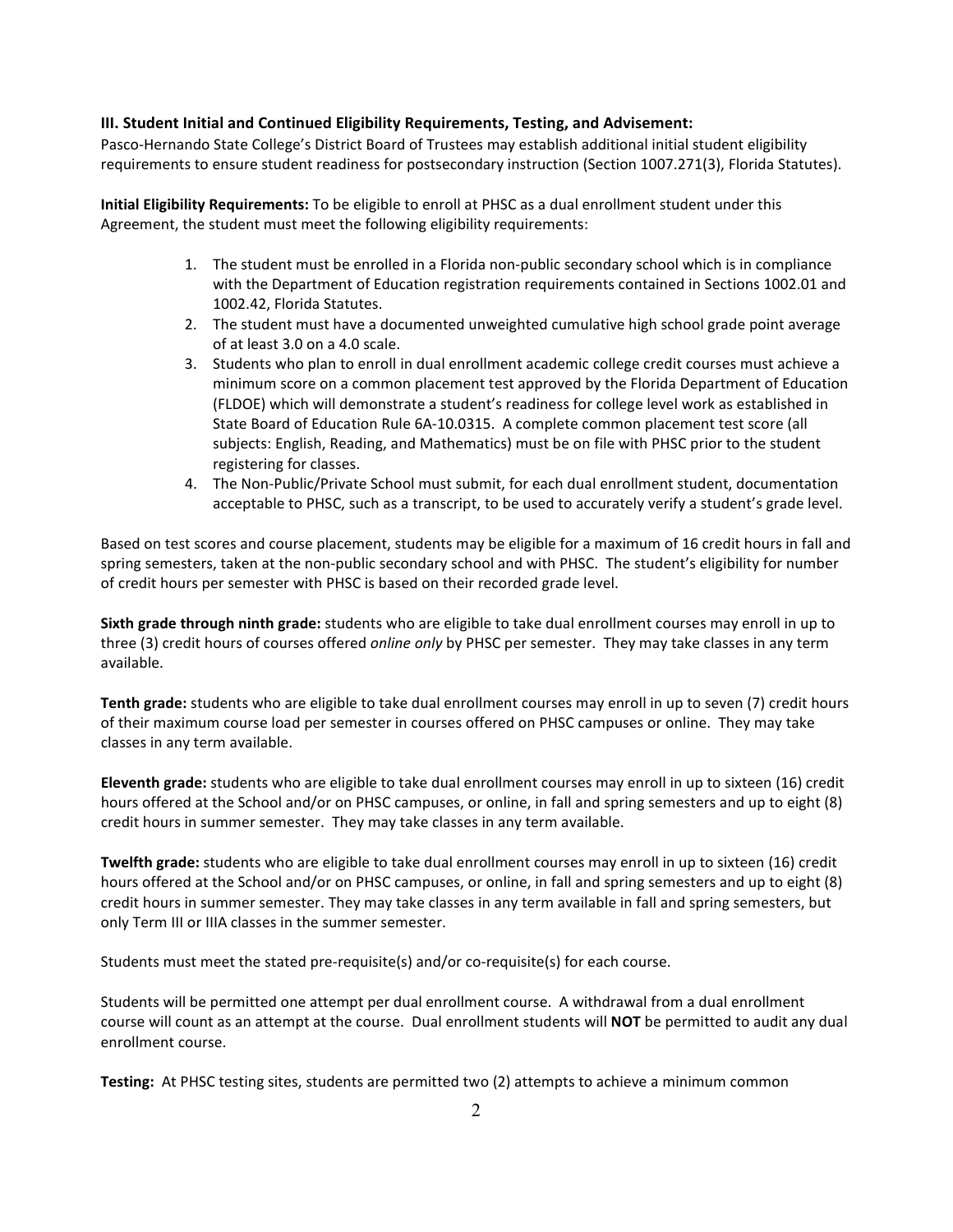placement test score. Additionally, dual enrollment students whose college placement test scores have not placed them into college level coursework in mathematics may take a maximum of 12 college credits that do not have a mathematics prerequisite before providing adequate college placement mathematics test scores. If college levels in mathematics are not achieved by the time the student completes 12 college credits, the student will be restricted from continuing as a dual enrollment student. Students who do not achieve a minimum score (test into ENC 1101 in both Reading and English/Sentence Skills) on a common placement test approved by the Florida Department of Education will not be eligible for any dual enrollment academic college credit course.

**Advisement:** Each dual enrollment student must meet with a PHSC academic advisor prior to registration at least once per semester that the student plans to enroll in dual enrollment courses. Dual enrollment students are limited to taking only those courses in their chosen program of study. For additional information on program(s) of study, please refer to the Academic Programs section in the current PHSC catalog.

Academic advising will include, but is not limited to, requirements for PHSC programs, prerequisites for classes, common university transfer requirements, information regarding the College's established and approved registration, drop/add, and withdrawal dates which will not be altered; that two to three hours of homework are expected for each hour spent in class, that assignment deadlines are firm; that General Education courses require completion with a grade of "C" or higher; and that all grades, including withdrawals, will become part of the student's permanent collegiate, academic transcript.

It should also be noted that the curriculum offered is a college level curriculum. The Statement of Standards E3, Educational Planning indicates that college course materials and class discussions will be appropriate for collegelevel instruction and may reflect topics not typically included in secondary courses and as such, may contain content deemed to be controversial or of an adult nature. Courses will not be modified to the high school level to accommodate variations in student age and/or maturity. It is strongly recommended that the background and maturity level of the student be considered prior to registration in any college credit course. Course descriptions are available in the online PHSC College Catalog/Student Handbook.

#### **Civic Literacy Requirement**

Effective fall 2021, Florida Rule 6A-10.04213 will be updated to align with SB 1108 which amends s. 1007.25, F.S. This amendment will require students initially entering an FCS institution in 2021-22 and thereafter to demonstrate competency in civic literacy by completing a course and passing an approved assessment.

The civic literacy requirement can be met as outlined below.

Option 1 - complete a. (course) and b. (assessment)

- a. Complete one of the following:
	- · Successfully pass POS 2041 American Federal Government
	- · Successfully pass AMH 2020 History of the United States II
	- · Successfully pass AMH 2020 or POS 2041 via credit-by-exam

Note: If credit by exam is AP or CLEP then see Option 2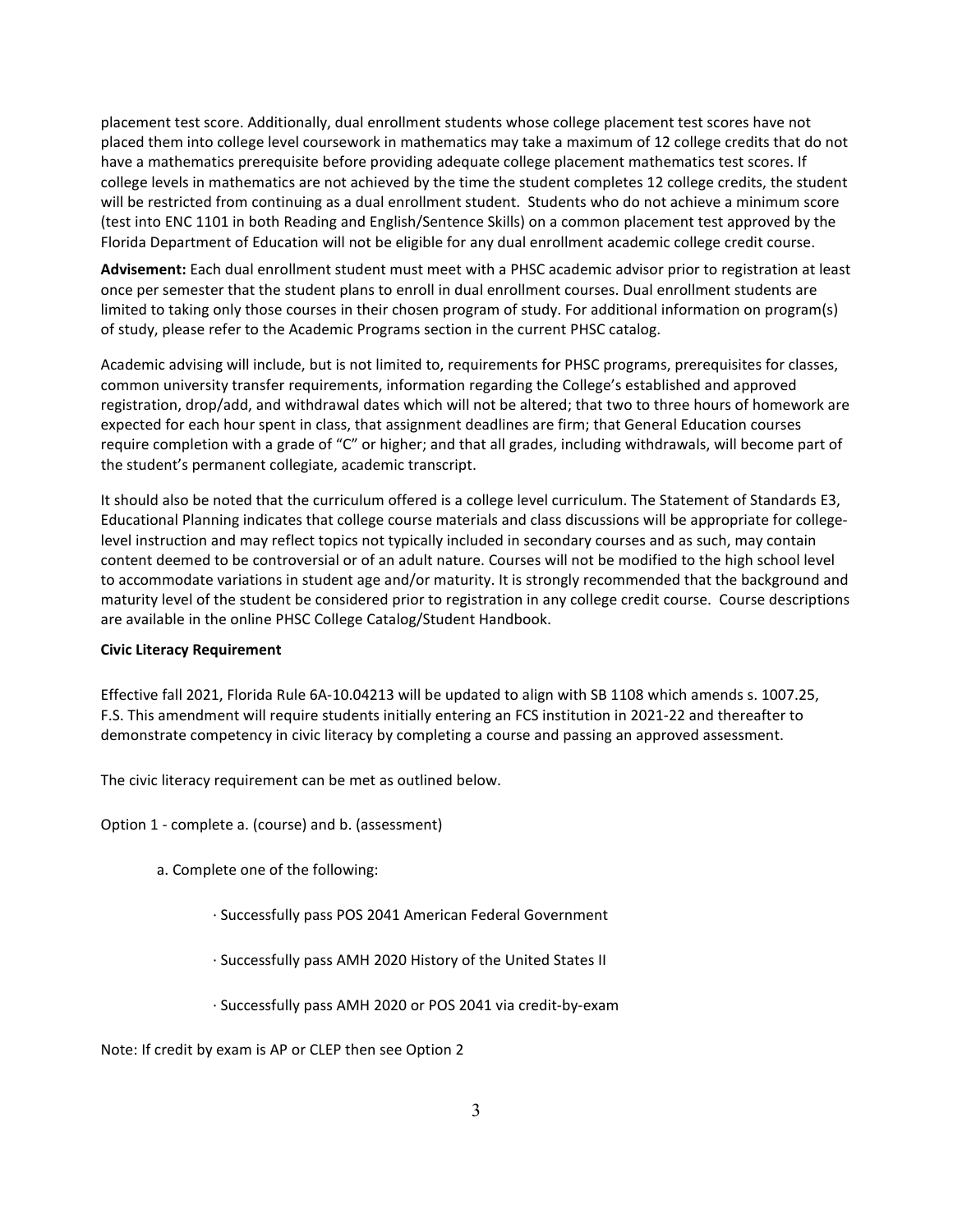b. Achieve Standard Score on the following Assessment

· Florida Civic Literacy Exam (Passing Score=60)

Note: Students who pass the Florida Civic Literacy Exam (FCLE) in high school will still be required to pass an approved course once they enter the Florida College System (FCS).

Option 2 - complete one of the following assessments

Meets both the course and assessment requirement

· Advanced Placement (AP) Test – Government & Politics: U.S. (Passing Score = 3)

· Advanced Placement (AP) Test – U.S. History (Passing Score = 4)

· CLEP American Government (Passing Score = 50)

## *Students may also elect to complete POS 2041 or AMH 2020 as a transient student online at another institution via the Floridashines transient student request procedure.*

#### **Attendance**

Students taking classes on PHSC campuses, or online with PHSC, should be aware that faculty are required to take and record class attendance and confirm active participation in online course assignments. Students who fail to attend class for a period of two consecutive weeks, or are not active in an online class, are reported as a W2 using the attendance verification process. This effectively removes the student from the class and the student will not see the course as active in Canvas or have access to the course. The student may not be reinstated by the instructor but may request reinstatement through the Exception Memo process, which would require approval from the instructor and the appropriate dean. Students should contact the Student Affairs/Academic Advising office for guidance.

## **Continued Eligibility Requirements**

Student eligibility requirements for continued enrollment in college credit dual enrollment courses include the maintenance of a 3.0 cumulative unweighted high school grade point average and the maintenance of good academic standing, which is defined as a 2.0 cumulative grade point average (GPA) for all hours attempted at PHSC. "Attempted" means all credit hours in which students are enrolled after the drop/add deadline date. PHSC evaluates students for academic progress at the end of fall, spring, and summer semesters. Students who do not maintain good academic standing will be notified in writing by PHSC through the U.S. mail. Those students who do not maintain a 2.0 cumulative GPA in all PHSC dual enrollment courses will not be allowed to continue participating in the dual enrollment program with PHSC. Any requests for exceptions to the 2.0 GPA requirement for each semester will require a written letter from the student and documentation supporting grave extenuating circumstances. This formal request for an exception will be submitted to the Executive Vice President and Chief Academic Officer / College Provost for consideration.

Students who complete the required credits for the four-year option for high school graduation by the middle of their senior year and elect to stay in high school for the second semester and who satisfy dual enrollment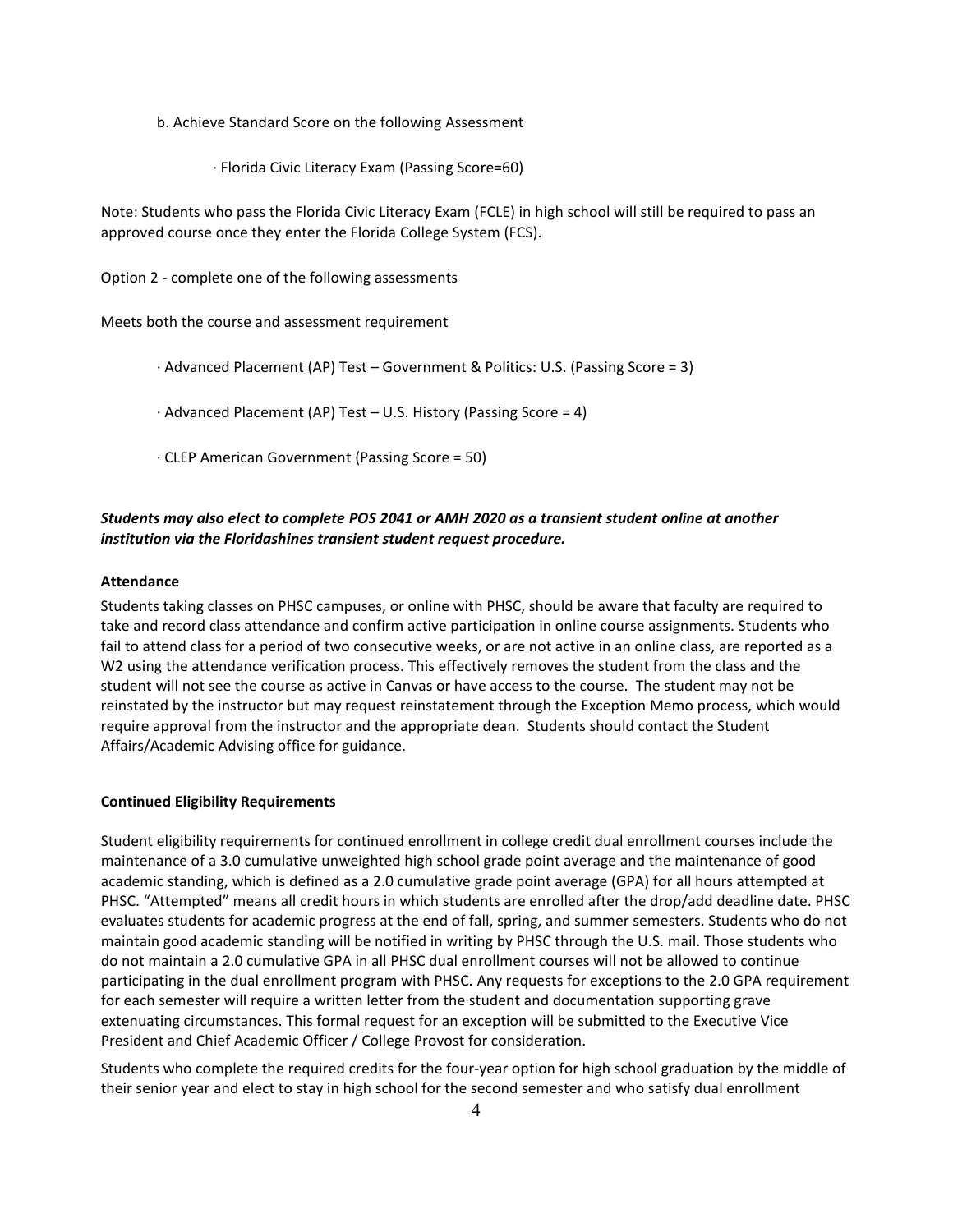eligibility requirements may take dual enrollment courses. A student must complete his/her initial program of study with PHSC prior to being eligible to take further courses in an additional program of study under the dual enrollment articulation agreement. Students, who complete their program of study while enrolled in the Dual Enrollment Program, may continue to take DE courses to satisfy SUS program prerequisites.

#### **Delineation of Courses and Programs Available to the Student:**

Once enrolled as a dual enrollment student pursuant to this Agreement, the student shall be eligible to register for any course or courses, except for developmental courses and physical education skills courses, included on the Dual Enrollment Course-High School Subject Area Equivalency List provided the student has met any prerequisite requirement noted in the course description. To access Dual Enrollment information, visit, the Florida Department of Education website. This listing shall be updated from year to year and courses may be added to the list or deleted from the list at the sole discretion of PHSC.

Limited access programs (Dental Assisting, Dental Hygiene, Paramedic, Practical Nursing, Radiography, Registered Nursing, Surgical Technology, Law Enforcement, Corrections, Fire Academy, and Professional Pilot) are not eligible for dual enrollment.

Three-credit (or equivalent) postsecondary courses taken through dual enrollment shall be awarded at least 0.5 high school credits (postsecondary courses offered for fewer than three (3) credits may earn less than 0.5 high school credit), as an elective.

*Please note: PSY X012 "Introduction to Psychology" is offered or accepted by all institutions as part of their general education programs, but is a high school elective, and therefore not included on this list.*

#### **Student Conduct**

The student shall be required to meet the campus conduct and disciplinary standards set forth in the rules and policies of the College as well as in the PHSC College Catalog/Student Handbook.

Students disruptive to the learning environment may be denied dual enrollment opportunities. All dual enrollment students must agree to abide by all PHSC policies and procedures. Students understand that if they violate any items in the PHSC code of student conduct, they may be denied participation in the PHSC dual enrollment program.

## **Equal Access**

The District Board of Trustees of Pasco-Hernando State College shall provide equal access to and equal opportunity in admission to programs for qualified applicants without regard to race, color, age, national origin, religion, marital status, gender, gender identity, sexual orientation, disabling condition, ethnicity, pregnancy, or any other factor or condition protected by law. In addition, the college shall not solicit, collect, maintain, or utilize genetic information, as defined in Federal regulations for any purpose.

## **IV. Student Registration Procedures**

To register for a course, drop a course, or withdraw from a course, dual enrollment students must follow deadline dates published in the academic calendar located in the online PHSC College Catalog/Student Handbook. Students should contact the Academic Advising office on any PHSC campus for guidance to be sure they are using the most up-to-date processes.

## **Students may only request overrides into full class sections if they are in their final semester of the AA degree and the course is required for graduation.**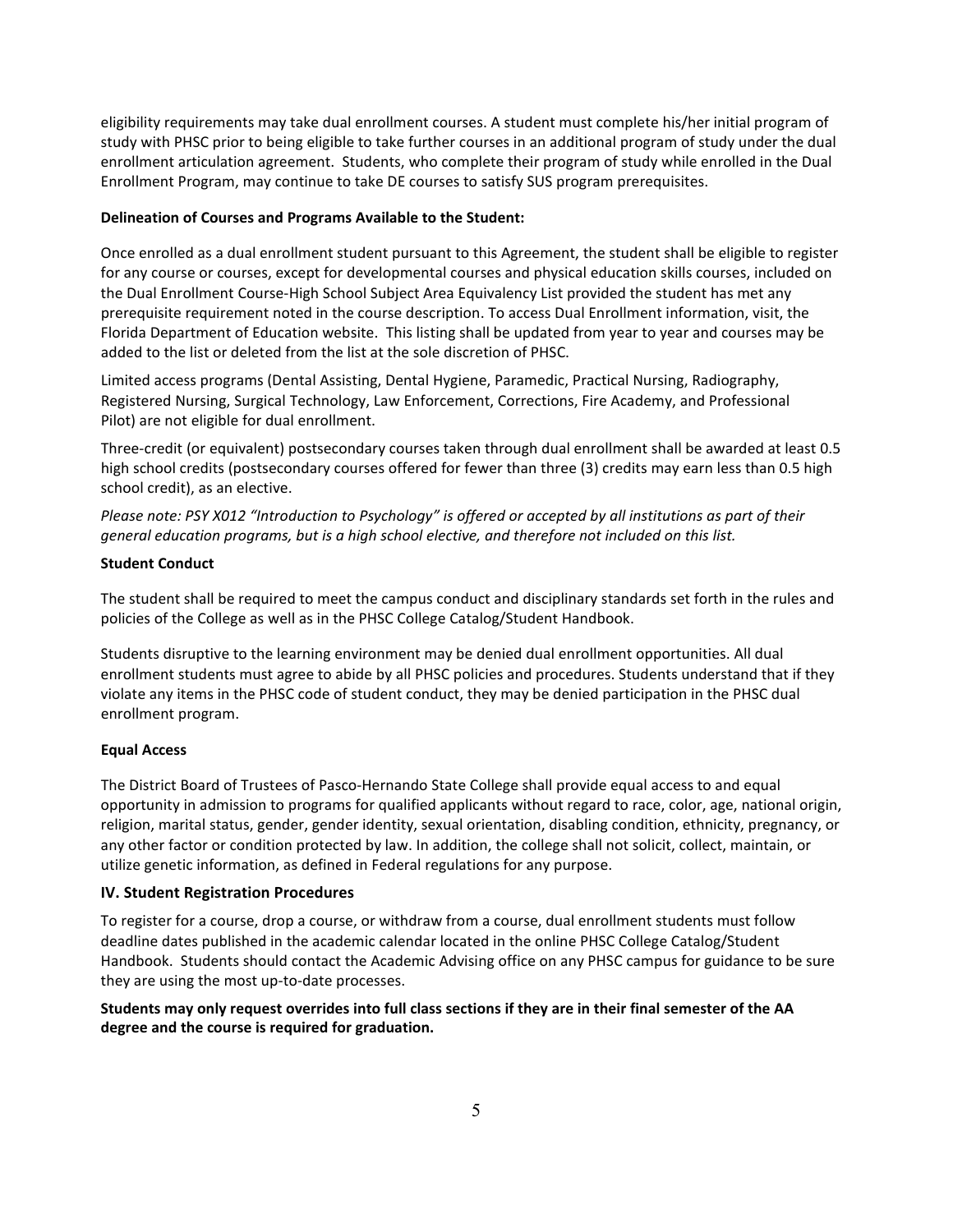#### **V. Responsibilities of PHSC**

PHSC shall be responsible for providing the following educational services for the benefit of the students enrolled pursuant to this Agreement:

- a) qualified faculty who meet the criteria and guidelines of the Southern Association of Colleges and Schools Commission on Colleges,
- b) instructor evaluation and instruction quality assurance in accordance with the rules and procedures as adopted by PHSC and as amended from time to time,
- c) curriculum development and evaluation, textbook selection, and course assessment in accordance with the rules and procedures as adopted by PHSC and as amended from time to time,
- d) assistance with student application and registration procedures and providing appropriate placement testing and test evaluation. Students taking the common placement test are limited to two attempts at PHSC or as stipulated by Florida Statutes and/or the Florida Administrative Code,
- e) student academic and career advisement and assistance with course selection as requested by the student, and
- f) maintenance of student records and transcripts and forwarding of such records and transcripts upon proper authorization of the student or the legal guardian of the student as appropriate.

All the services to be performed by PHSC shall be provided either at the campuses of PHSC, or virtually, in accordance with all applicable rules and procedures of the College, and with the information contained in the PHSC College Catalog/Student Handbook. The grading policy and attendance policy of every course offered pursuant to this Agreement shall be consistent with the policies contained in the PHSC College Catalog/Student Handbook.

## **VI. Responsibilities of the School and/or Student**

#### **Instructional Materials and Fees**

Pursuant to SB 52 (2021) creating Section (s)1009.30 Florida Statues (F.S), Dual Enrollment Scholarship Program, beginning with the 2021 Fall term Pasco-Hernando State College will seek reimbursement from the Florida Department of Education (FDOE)for the costs of tuition for dual enrollment courses taken by private school secondary students during the fall, spring and summer terms. Beginning with the 2022 Spring term Pasco-Hernando State College will also seek reimbursement for instructional materials for dual enrollment courses taken with the college by private school secondary students in the spring and summer terms.

Reimbursement is contingent upon an appropriation and reimbursement amounts may be prorated. If the reimbursed amount from the FDOE is less than the costs incurred, Pasco-Hernando State College reserves the right to submit an invoice to the private school, representing the difference between the costs incurred and the prorated FDOE reimbursement amount received. That invoice will be submitted to the school no later than 15 days following the College's receipt of FDOE reimbursement funds. All outstanding amounts shall be remitted to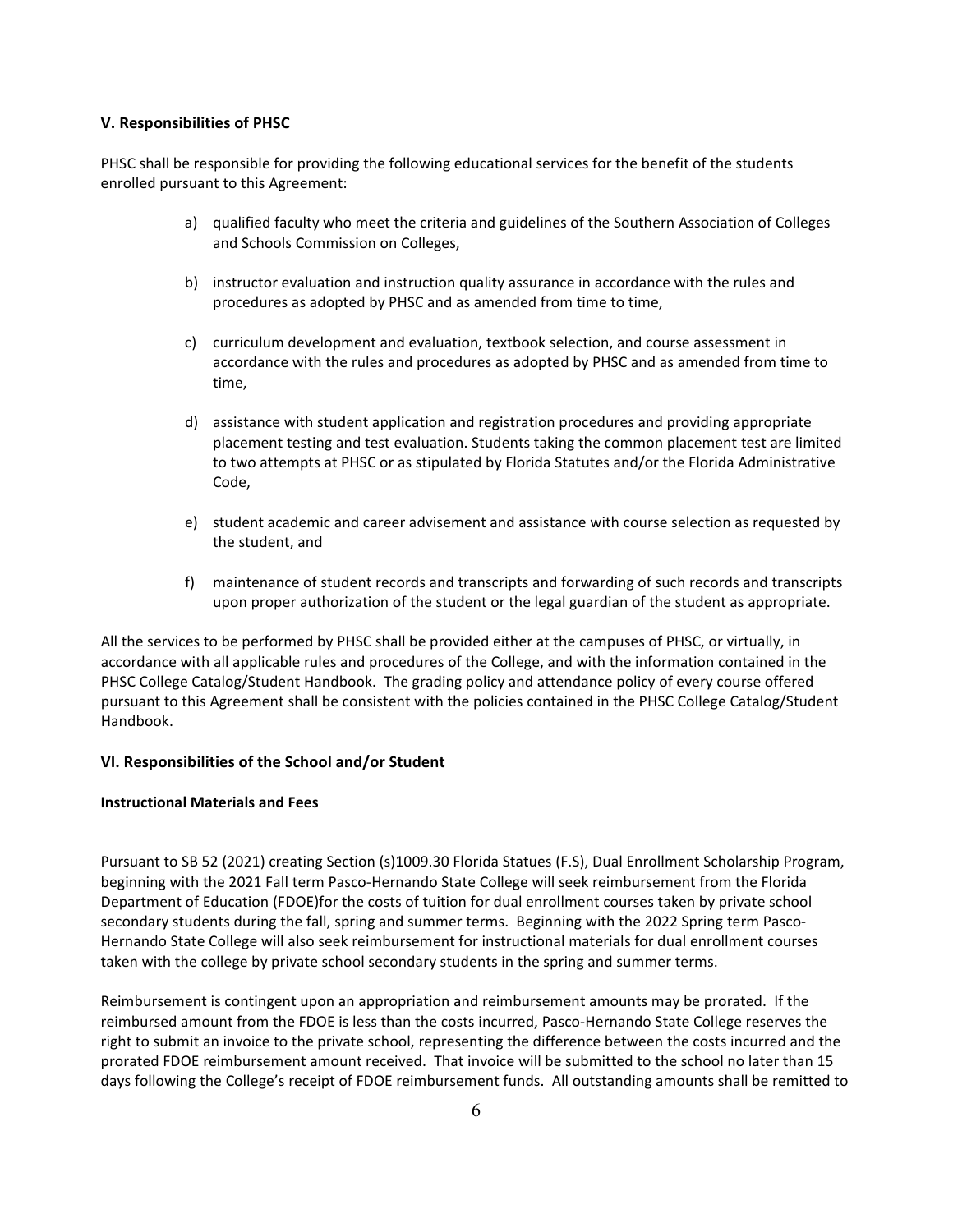the College by the private school not more than 30 days after the date of submission of the invoice. Costs for tuition and instructional materials may not be passed on to the students.

#### **Transportation**

The School and/or the student shall be responsible for providing transportation for the student to and from any campus of PHSC.

#### **Services for Students with Disabilities**

Qualified students with disabilities who wish to receive accommodations will provide appropriate documentation relevant to the student's disability that meets PHSC's published guidelines to the College's Office of Student Accessibility Services that will review the documentation provided, determine whether the student is eligible to receive accommodations and will then arrange for approved accommodations to be provided. Any costs for interpreters for students with a hearing impairment will be paid 50% by the school and/or the student and 50% by PHSC for classes taken at any PHSC campus. Any costs for students with visual impairments will be paid 50% by the school and/or the student and 50% by PHSC for classes taken at any PHSC campus.

#### **VII. Tuition Costs & Dispute Resolution**

For non-public private school students who attend classes on the PHSC campuses or through distance education, the College will submit an invoice representing the amount of tuition per credit hour aggregated by the total number of dual enrollment credits being taken on the College's campuses. The tuition shall be the standard tuition rate for Florida College System institutions as established by the 2021 – 2022 General Appropriations Act. The invoice will contain the names, student identification numbers, course numbers and titles, and credit hours for each dual enrolled student and will be submitted no later than 15 days following the last day of the "Drop" period for that semester. All amounts shall be remitted to the College by the School not more than 30 days after the date of submission of the invoice. Such invoices and payments may be submitted electronically. In the event the School disagrees with the amount invoiced, it shall pay the amount it agrees is due within the time proscribed herein and shall notify the College, in writing, of the basis for disputing the remaining balance. The parties agree to meet and resolve the disagreement as soon as practicable before the end of the College semester for which the invoice was submitted. These timelines shall apply to any terms, full or mini, in which dual enrollment students may be enrolled.

In the event of a dispute of any or all of an invoice submitted hereunder, the parties agree that the dispute is best resolved between them without involving third parties, including mediators, arbitrators, or the judicial system. To resolve disputes, the parties agree that each will appoint an administrator who is familiar with the terms and implementation of the dual enrollment agreement. These individuals shall meet within 10 days of notice to the other of a dispute and attempt to resolve the issues. Each administrator so appointed shall appear at the meeting with full authority to resolve the issue. In the event the appointed administrators determine that they are unable to reach an agreement, then the School Principal/Director and the President of the College shall meet and resolve the issue. The School Principal/Director and President may bring such administrators as they deem appropriate to the resolution meeting. In the event no resolution is achieved at this level then either party may elect to file a civil action in the appropriate Court.

In the event the School does not respond to the submission of an invoice and does not pay the balance due by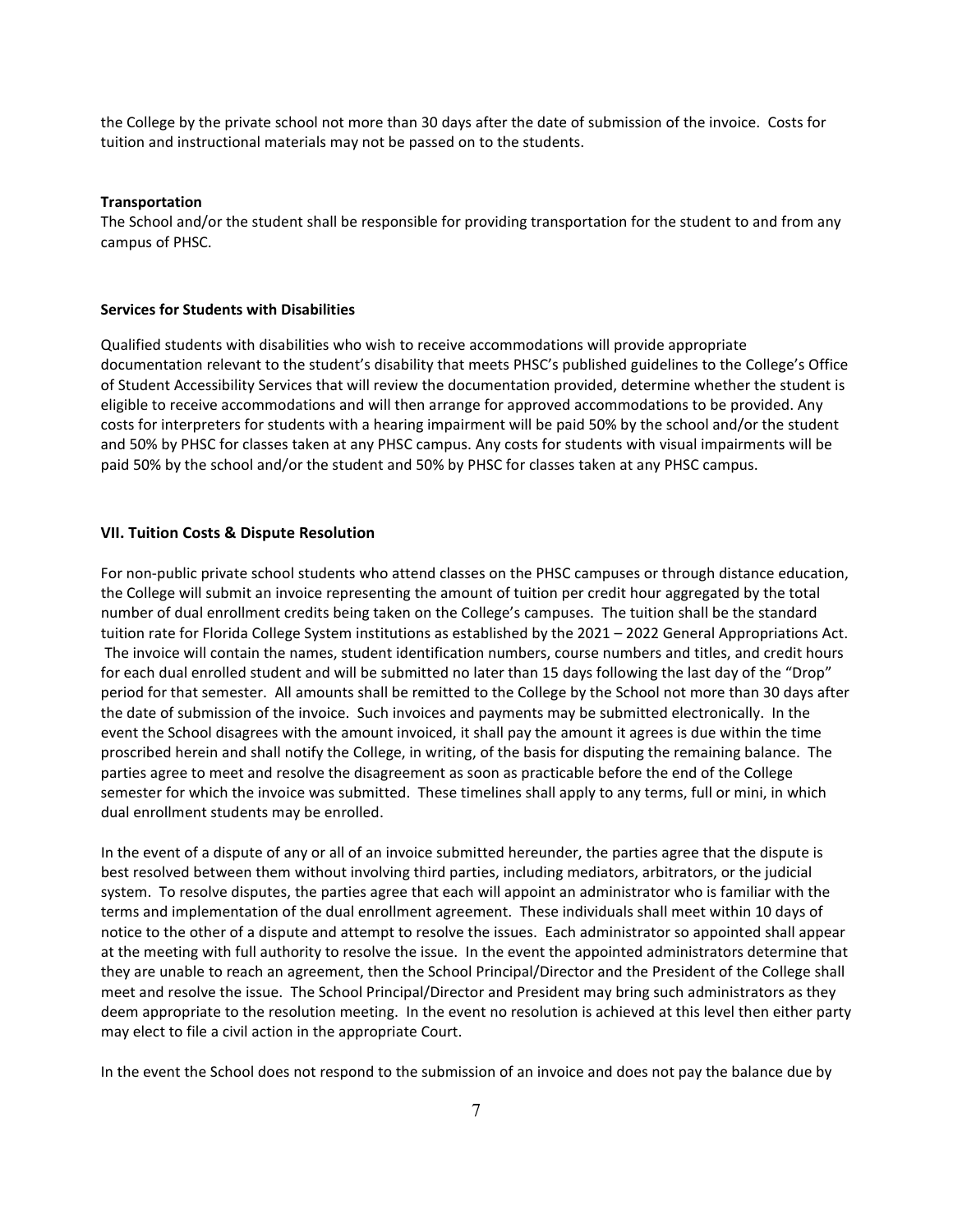the prescribed deadline, the College may restrict students from the School from registering for further classes. In addition, if students from the School have already registered for classes, they may be removed. In this situation the College may choose not to enter into future articulation agreements with the School.

#### **VIII. Miscellaneous Provisions**

This Agreement shall be construed in accordance with the laws and rules of the State of Florida, and any litigation arising under this Agreement shall be brought in Pasco County, Florida.

If a party to this Agreement waives a provision or condition of this Agreement for any reason, whether intentional or unintentional, such a waiver shall not be deemed a permanent waiver or a modification of this agreement, and such party may insist on full compliance in the future. This Agreement may not be amended or modified except in a written document signed by the parties to the Agreement.

School hereby covenants and agrees to indemnify and hold harmless and defend PHSC and its respective employees and agents from and against any and all claims, losses, liens, fines, demands, suits, actions, taxes, penalties, expenses, assessments, premiums or liability and settlements of any kind or nature, arising from or in any way connected with this Agreement, or any of the rights and responsibilities required, or referred to, in this Agreement, including reasonable attorneys' fees, expert witness fees, and court costs. These indemnifications shall survive the term and any renewals of this Agreement.

In accordance with Section 768.28, F.S., PHSC assumes liability for personal injury and property damage attributable to its negligent or wrongful acts or omissions and its officers, employees and agents while acting within the scope of their employment or service. Nothing contained herein shall be construed or interpreted as (1) denying to either party any remedy or defense available to such party under the laws of the State of Florida; (2) the consent of the State of Florida or its agents and agencies to be sued; or (3) a waiver of sovereign immunity of the State of Florida beyond the waiver provided in Section 768.28, F.S.

#### **IX. Dual Enrollment Transfer Guarantees**

The dual enrollment program at PHSC is an opportunity to take challenging courses and accelerate educational opportunities. With hundreds of dual enrollment courses available, there is great potential to further engage and motivate students to pursue academically rigorous courses that capture their interests. Successful completion of dual enrollment courses allows eligible high school students to simultaneously earn high school core or elective credit and postsecondary credit toward a career certificate, an associate degree, or a baccalaureate degree.

Dual enrollment courses will receive the same weighting for the high school grade point average as Advanced Placement (AP), International Baccalaureate (IB), and Advanced International Certificate of Education (AICE) courses. In addition, dual enrollment courses that meet core state university admission requirements in English/language arts, mathematics, natural sciences, social sciences, or world languages shall receive the same weighting as AP, IB, and AICE courses in the calculation of the high school grade point average used for admission decisions.

Students should understand, however, that dual enrollment courses are college-level courses, and the amount of work and rigor of content in dual enrollment courses may be much greater than in high school courses. In addition, dual enrollment course grades become a part of a student's permanent college transcript and are calculated into the student's permanent postsecondary grade point average. Poor performance in dual enrollment courses may affect university admissions and financial aid. It is important to do well in these courses to realize the benefits of dual enrollment.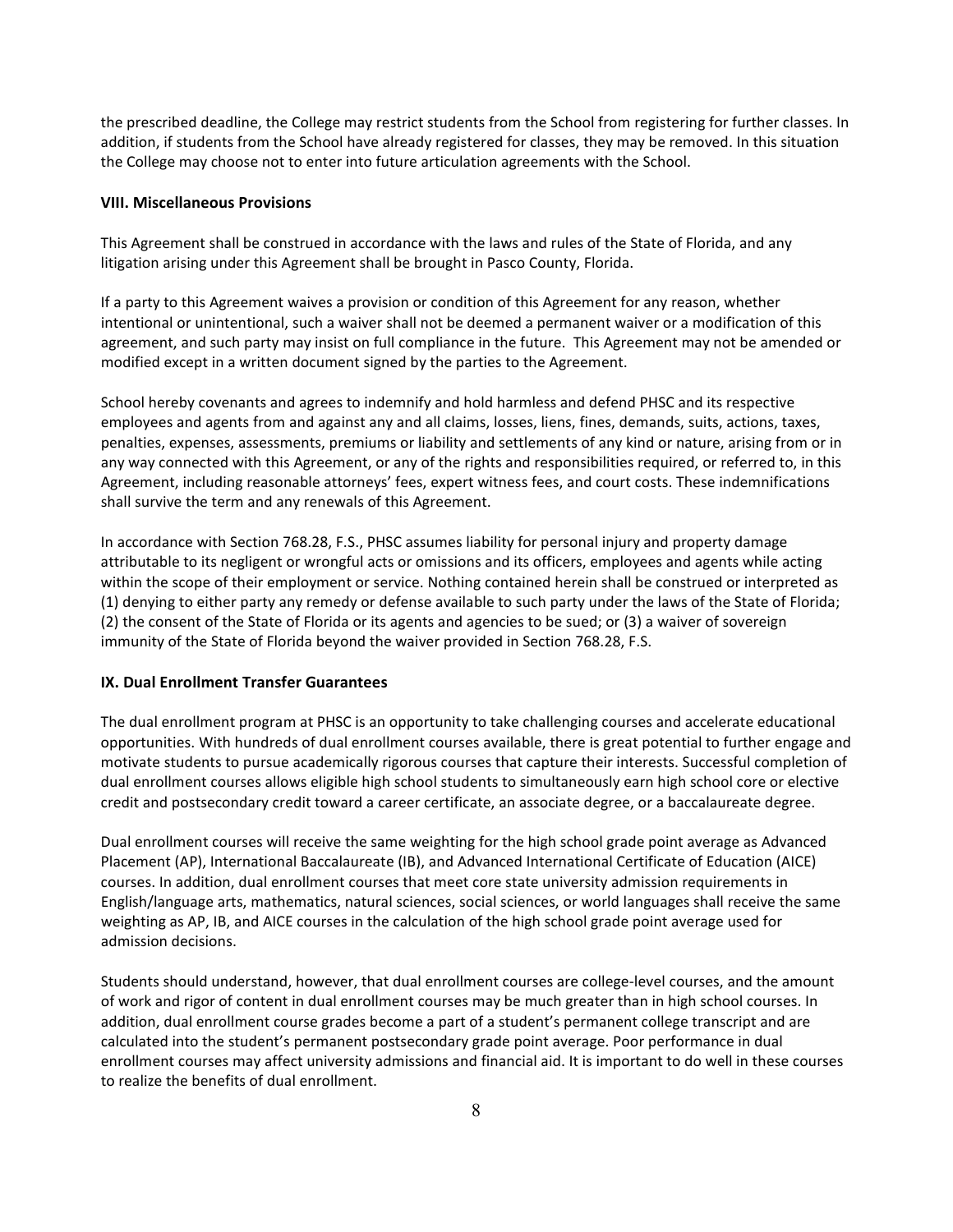Course selection is important for the dual enrollment student since different programs at a college require different courses to complete the certificate or degree. By choosing courses wisely, students can reduce the time it takes to complete a program after high school graduation. Some students are even able to complete their college certificate or degree at the same time they graduate from high school. Students who do not know what they want to study in college should consult with an advisor to consider focusing on completing general education requirements in communications, mathematics, social sciences, natural sciences, and humanities. All degree programs require general education coursework and, while there is some variation from institution to institution, there are general education courses that are common among most, if not all, institutions.

Florida dual enrollment college credit will transfer to any Florida public college or university offering the Statewide Course Numbering System course number and must be treated as though taken at the receiving institution. However, if students do not attend the same college or university where they earned the dual enrollment credit, the application of transfer credit to general education, prerequisite, and degree programs may vary at the receiving institution. Private and out-of-state colleges and universities may or may not grant college credit for courses taken through dual enrollment.